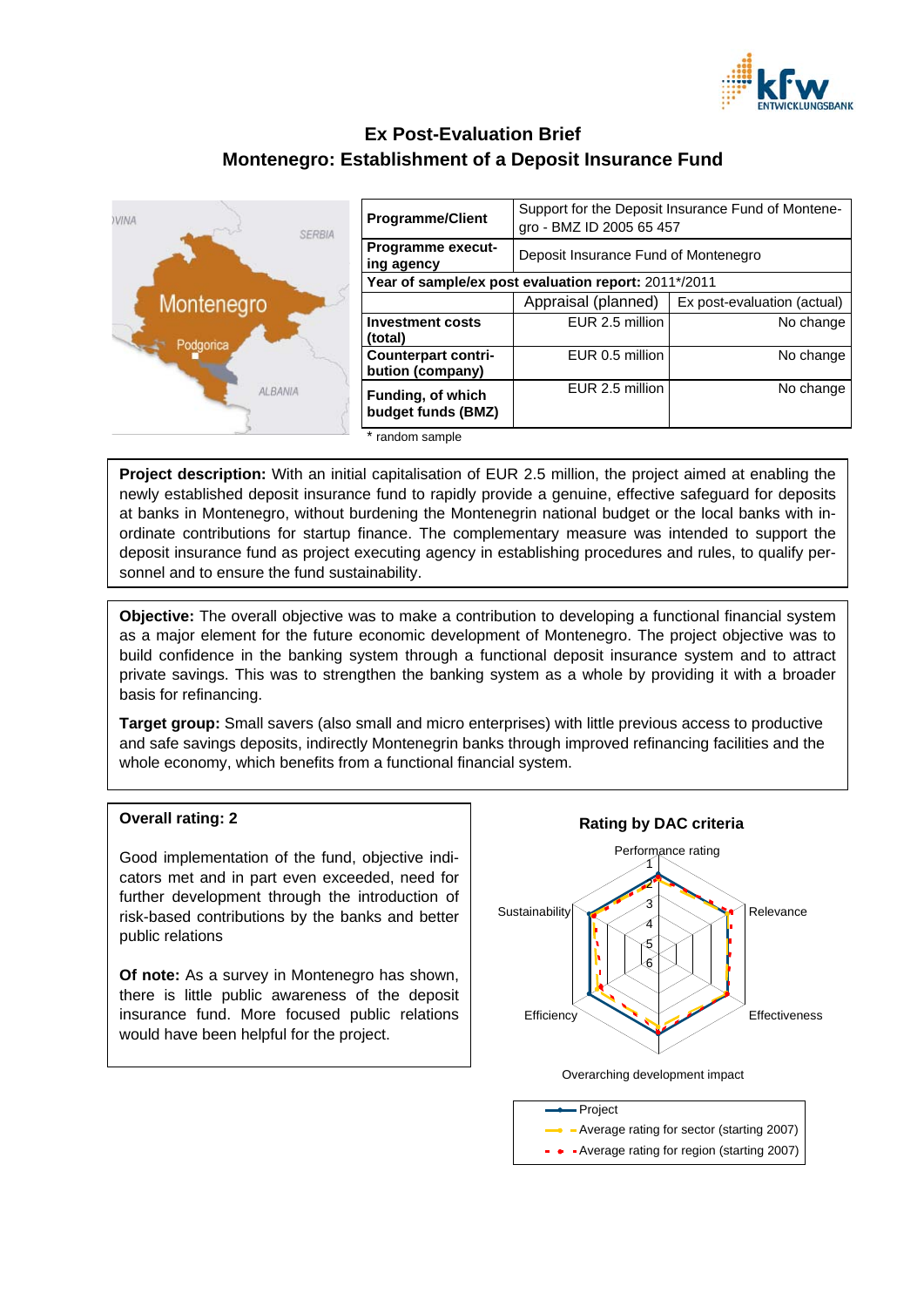### **EVALUATION SUMMARY**

**Overall rating:** The project was implemented in a professional and purposeful way, although some further improvements (introduction of risk-based premiums for the banks) appear to be necessary in future. The objectives set have been reached overall, despite the interim financial market crisis. Individual objective indicators were substantially exceeded. **Rating: 2**

**Relevance:** Montenegrins have had little trust in their own banking system in the past. The main reasons are two phases of hyperinflation that the country suffered in the nineties of the last century. To facilitate (financial) wealth formation in the population and also generate interest income, confidence must be restored in the banking system so that the incentives for additional (interest) income outweigh the risk of losing the deposits in a banking failure. At the same time, this can also create a local source of refinancing for the banks to lessen their dependence on the respective (foreign) parent companies. A deposit insurance fund can make a major contribution in both areas. Other donors, such as USAID, World Bank and IMF, have helped strengthen and stabilise the banking sector and improve value added. The project thus complemented these measures. It was in keeping with the goals of the government of the partner country, which attaches high priority to economic development promoted by a functional financial system. The project was/is also aligned with the current development-policy objectives and priorities of the Federal Government for the financial sector and it has the potential to support the Millenium Development Goals (MDG) (Sub-Rating: 2).

**Effectiveness:** All project objectives were achieved. The indicator for the development of deposit amounts, the ratio of all time and savings deposits to GDP, already amounted to 56.7% at the end of 2009 and currently equals 57.56%. The target figure of 40% by 2011 has therefore been well exceeded (project appraisal 2005: 29%). The target ratio of personal time and savings deposits to GDP of 20 per cent by 2011 was already surpassed at the end of 2009 at 24%. It currently amounts to 20.8% (2005: approx. 10%). The deposits of small savers with less than € 5,000 increased from € 34.3 million (in 2005) to € 207.6 million in the third quarter of 2010, well in excess of the required 10%. The fund coverage ratio has developed very well and at 9.37% in September 2010 already exceeded the required ratio of 5% by 2015. The ratio of personal time deposits currently amounts to 36.14%, well above the target of 20%. It cannot, however, be ascertained with certainty whether this development is predominantly attributable to the fund and the trust established in the population. A survey conducted in 2008 revealed that the fund was only known to a quarter of the population. Nevertheless, we can conclude that the project was successful measured by its objective indicators (Sub-Rating: 2).

**Efficiency:** The financial position of the Deposit Insurance Fund of Montenegro (DPF) can be assessed as good. Due to the dynamic development of deposits at the banks, revenue has also grown quickly and would be enough to cope with quite substantial claims (such as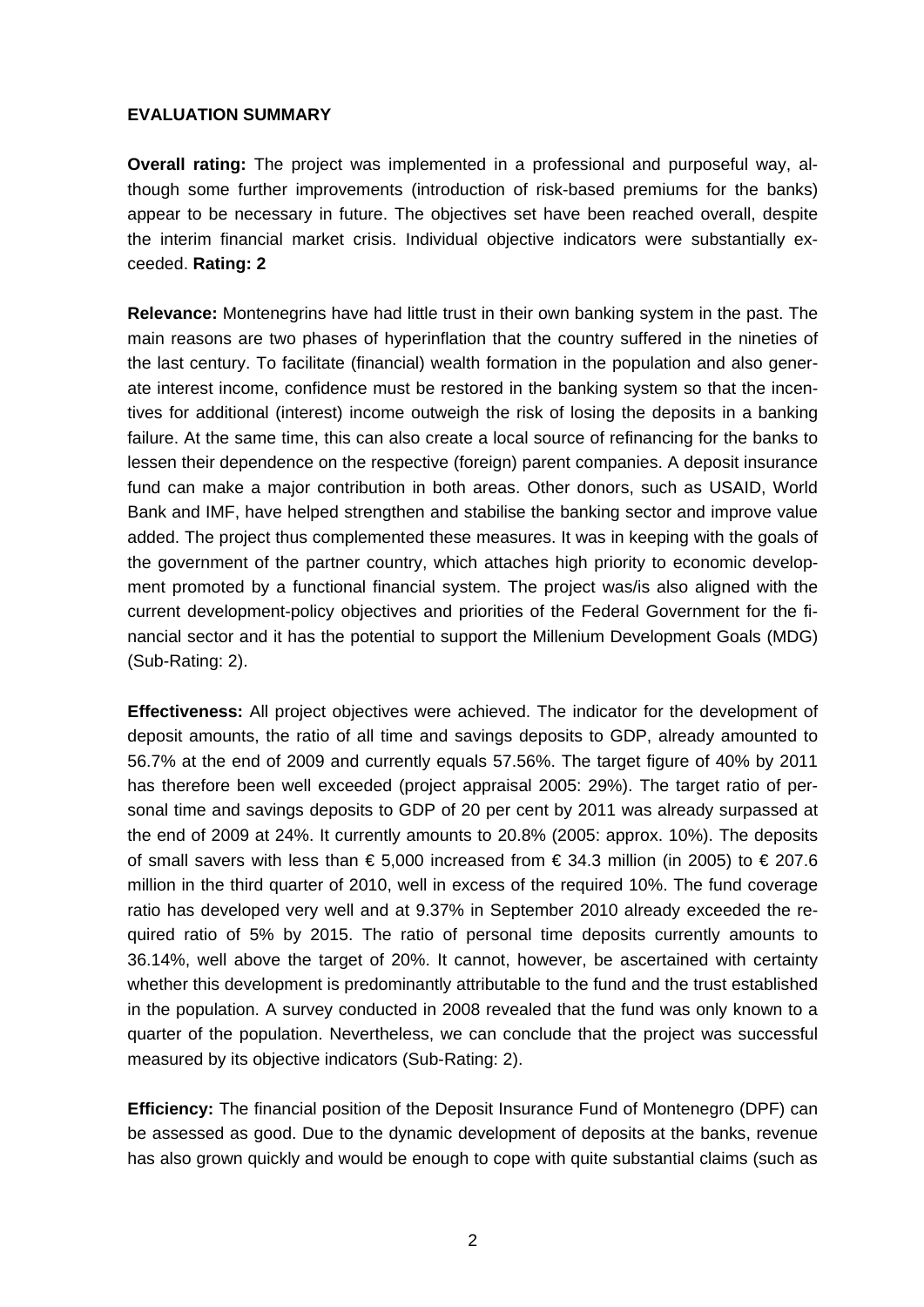the bankruptcy of the third-largest bank) on the Montenegrin banking system. This record to date indicates that DPF will also develop well in future. The amount insured per depositor already currently amounts to  $\epsilon$  20,000, will increase to  $\epsilon$  35,000 next year and after that to € 50,000. The initial capitalisation made a decisive contribution to this favourable development; without it, wealth accumulation would presumably have proceeded more slowly. The complementary measure conducted by an experienced consultant in this field helped train operatives properly and frame consistent procedures and rules. DPF has no powers of its own to supervise the participant banks and currently simply acts as a payment agency. Considering the very small size of the country and accounting for the good banking supervision in Montenegro, this is acceptable for efficiency. The banks have paid no risk-based premiums till now, but this has not had adverse consequences so far. It can, however, be seen as a weak point in the structure of the fund that needs to be remedied in future. For the above reasons, we assess allocative efficiency as good overall (Sub-Rating: 2).

**Overarching developmental impact:** The overall objective of the project was to make a contribution to establishing a functional financial system as a major element for future favourable economic development in Montenegro. The defined overall objectives have been reached and are also sustainable. Time deposits, for example, have increased relative to cash and sight deposits as planned: 2005: 134%, 2010: 193% and currently 161.1%. In the same period, credit volume also increased relative to GDP from 23 per cent to 77.5%. The ratio currently amounts to 64.08%. However, Montenegro is still suffering from the effects of the economic crisis, which caused a major setback after the previous years of strong growth. The national economy has been slow to recover. In the aftermath to the crisis in 2009, total loans granted are still on the decline, though at a slower rate. This holds in particular for loans to legal entities. Personal loans are on the rise, however, which indicates a development in the small enterprise sector. This can help stabilise the economy in the long term (Sub-Rating: 2).

**Sustainability:** The financed measure can rate as sustainable, as stable capacities have been built up in DPF on the one hand and the fund's assets have increased quickly on the other. Also thanks to this favourable development, DPF evidently intends to raise the guaranteed amount per depositor to  $\epsilon$  50,000. Close cooperation with the central bank will also ensure the stability of the set of instruments created. The defined overall objectives can be expected to be achieved in future also. Even though no current information is available on how well known the fund is among the population, its reputation will presumably increase and may also raise public confidence in the banking system (Sub-Rating: 2).